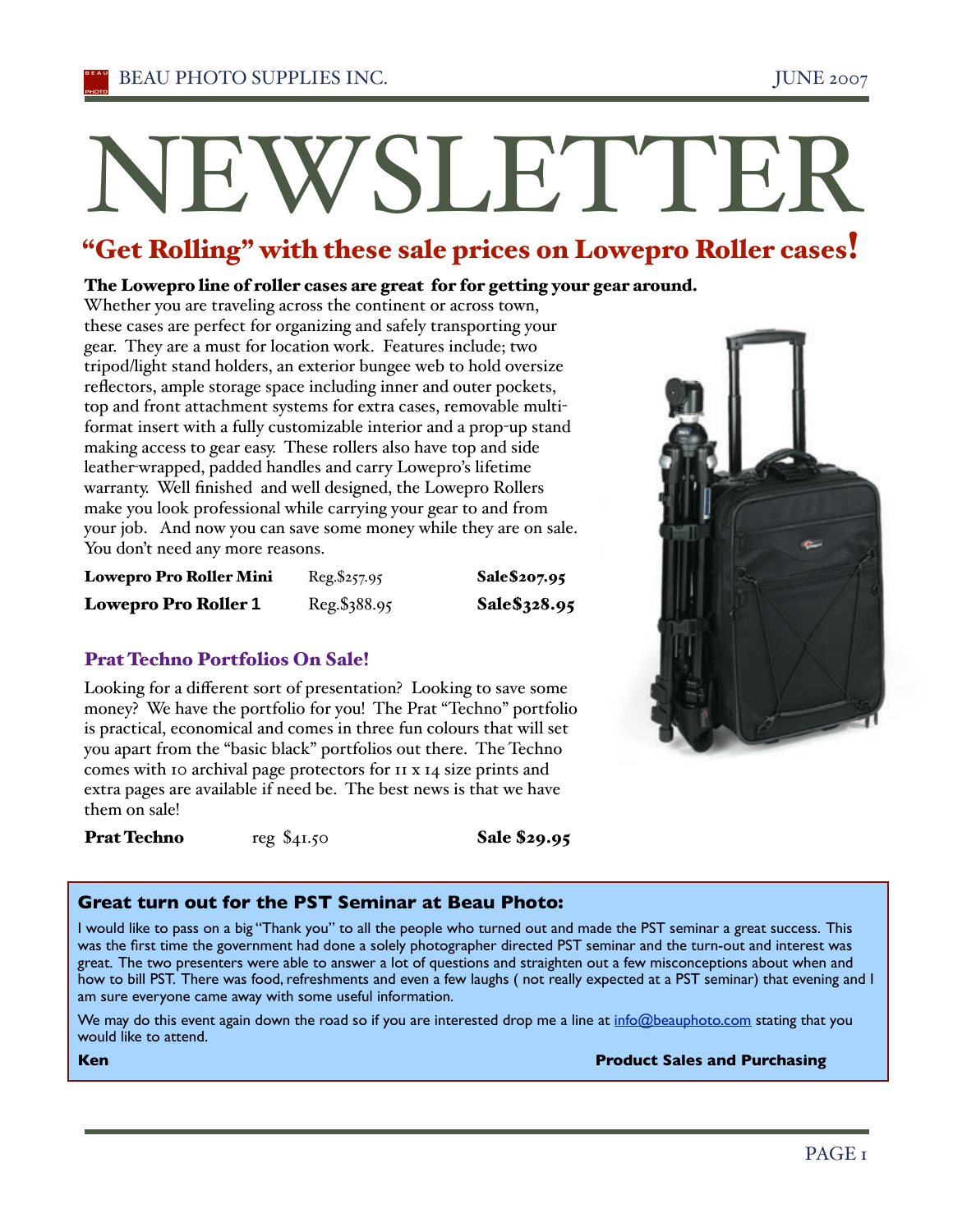# Beau Photo Album Exchange

Do you have an album cover that you can no longer get pages for? Perhaps you have a complete album, but you're missing one mat and your supplier just went out of business. If this sounds like you, we can help. Whether you have something to trade or sell, or you're looking for an obscure album product, simply email the item with your contact information to deborah@beauphoto.com. I will post your message and contact info on our website and I will do my best to put you in touch with others who are interested. Your request will remain on the Album Exchange for thirty days unless we are notified, in which case we can post it longer, or remove it from the message board right away. To view the Album Exchange go to www.beauphoto.com/exchange.html

## PPABC 007 Convention

#### Harrison Hot Springs

Well, I think it can be said that a great time was had by all at the 2007 PPABC Convention in Harrison Hot Springs. We would like to thank everyone for all their hard work, especially Brian, Cindy and Tom.

This year Beau Photo decided to go all out at the convention. As we were featuring the Renaissance Albums, we had three booths and adorned our space with everything Italian. We turned one half of our booth into an Italian Cafe and the other half into an old-time photo studio and called ourselves Bella Foto. It took about five hours to set up the booth, but it was worth it! We were glad to see those of you who could make it to the conference and serve you up some homemade biscotti and Italian soda.





A special Thanks to Upright Decor for the Italian themed urns, pillars, and topiaries. If you need props for a photo shoot, have a look at their website www.uprightdecor.com Here are some of the pictures from the show...

Deborah Renaissance Album Sales

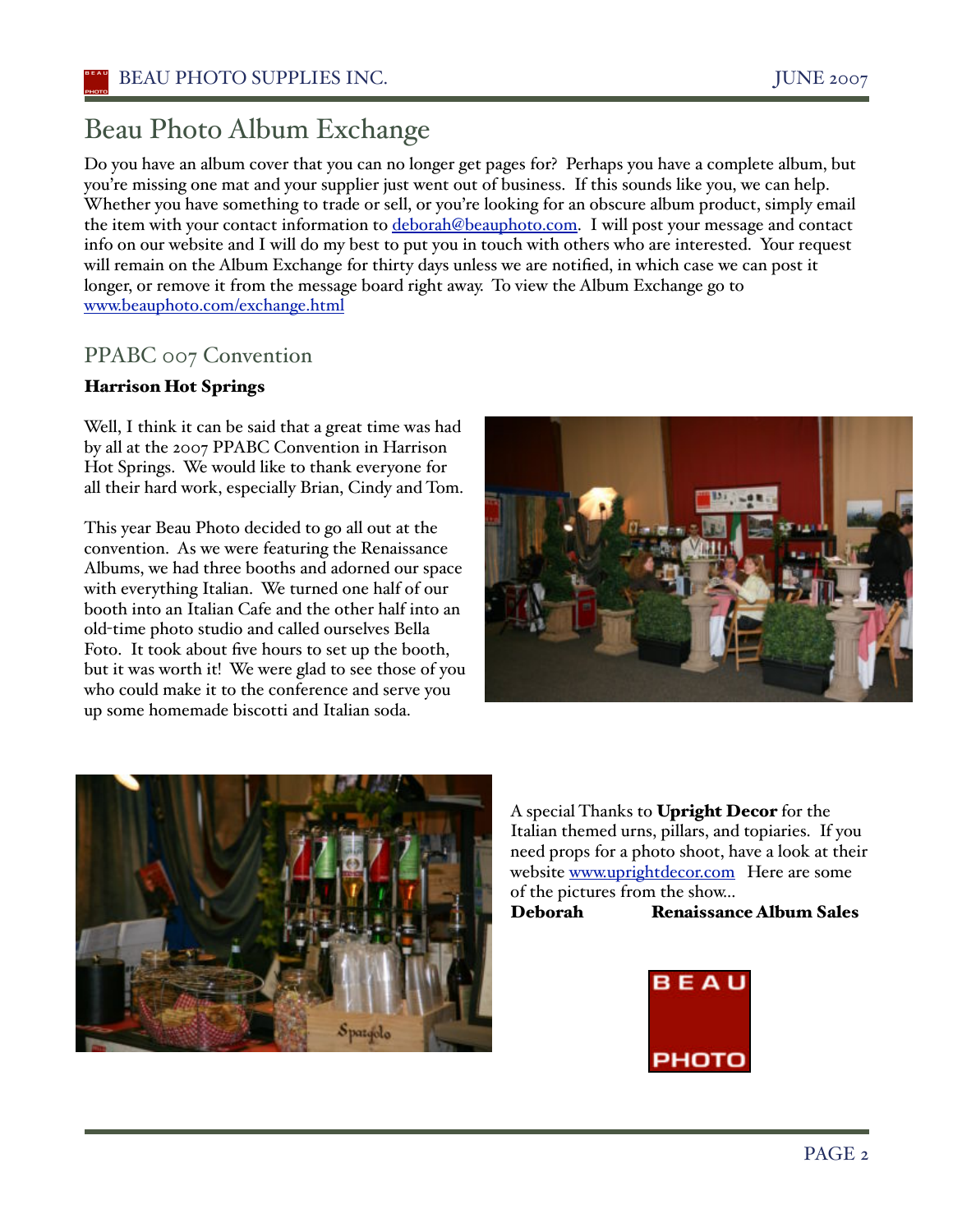### FILM AND PAPER NEW

## Save Big on Film this Summer!

| Fuji Pro 400H 135-36 | Regular | \$12.80 |  | Sale \$9.70 |
|----------------------|---------|---------|--|-------------|
|----------------------|---------|---------|--|-------------|

## Save 25% - 50% off of a wide variety of expired films!

These babies have never left the fridge!

| Regular | \$8.55    | Sale | \$6.41            |
|---------|-----------|------|-------------------|
| Regular | \$15.50   | Sale | \$10.07           |
| Regular | \$19.37   | Sale | \$I4.53           |
| Regular | \$10.80   | Sale | \$7.02            |
| Regular | \$38.58   | Sale | \$28.93           |
| Regular | \$38.90   | Sale | \$29.17           |
| Regular | \$77.69   | Sale | \$38.84           |
| Regular | \$89.66   | Sale | \$67.24           |
| Regular | \$153.97  | Sale | \$76.98           |
| Regular | $\$33.48$ | Sale | $$21.76 - $16.74$ |
| Regular | \$I4.05   | Sale | \$9.13            |
| Regular | \$44.50   | Sale | $\$33.37$         |
| Regular | \$12.20   | Sale | \$9.15            |
| Regular | \$32.67   | Sale | \$21.24           |
|         |           |      |                   |

# Expired Polaroid Film

#### This is the very last of the film for the Holga Polaroid Back!

| Polaroid Type 84 | Regular | \$13.20 | Sale $\$9.90$ |  |
|------------------|---------|---------|---------------|--|
| Polaroid Type 87 | Regular | \$13.20 | Sale \$8.58   |  |

#### Krista-Belle Film and Paper Consultant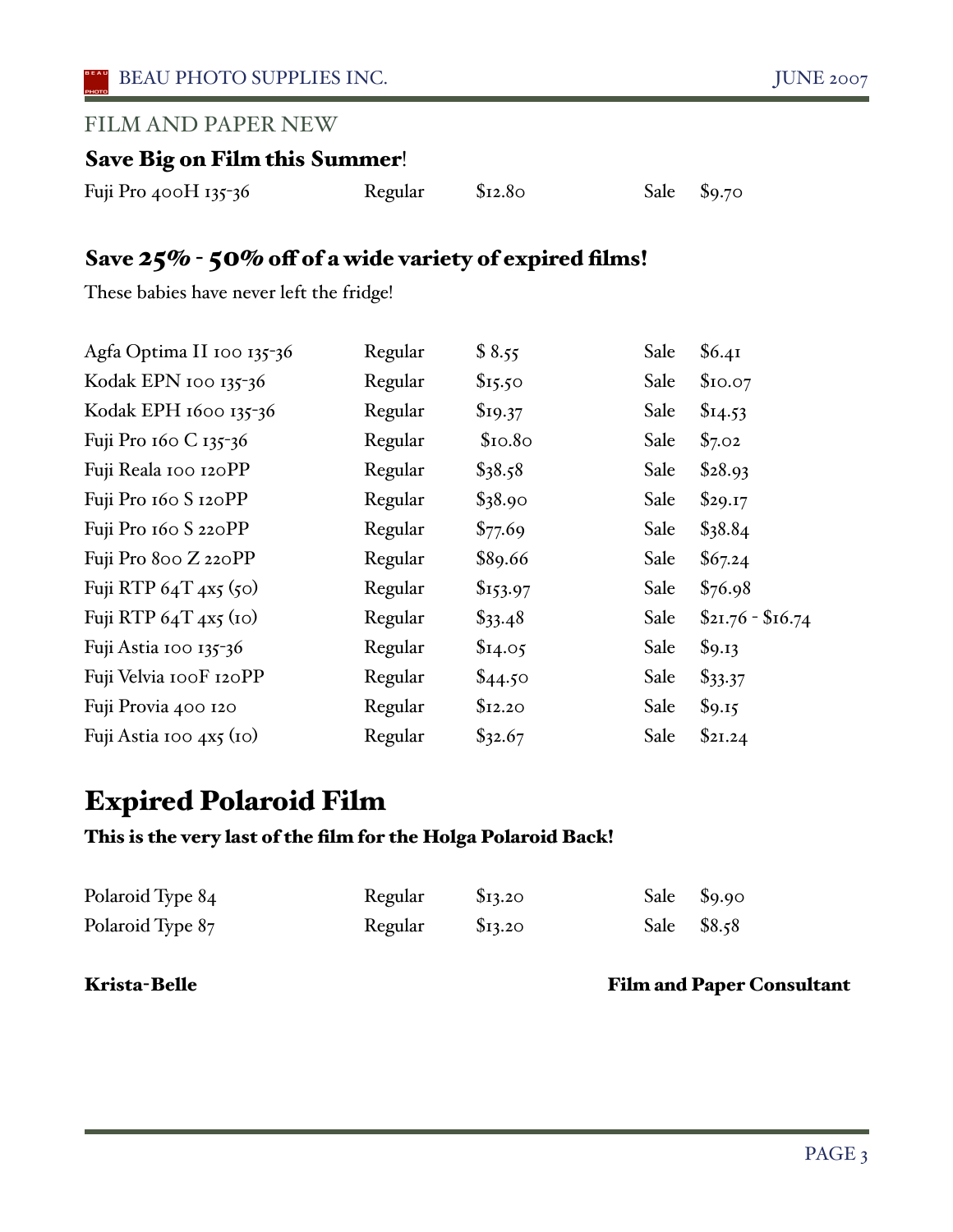#### RENTAL NEWS!

After the fabulous Profoto night that was held a few months ago, we've finally decided to keep some of the demo equipment our rep was showing off. We have now added a new Profoto Fresnel spot which is much smaller and easier to transport than the previous one. Also in the line up are two Profoto strip lights. These are heads which appear to be strip softboxes but in fact contain long flashtubes covered by diffusion and controlled using barn doors. Of course we still have the old favorites like the beauty dish, the Pro globe, a 7' Elinchrome octabank, and more! We've also got a demo Profoto  $D_4$  pack if you would like to have a look. It can be fully controlled from your computer when connected via USB cable, will power four heads, and is designed with digital in mind having very consistent flash output and colour temperature. There are so many creative opportunities available with these items! Give us a call with any questions or come by and see for yourself.

#### Kathy Rentals

#### NEWS FROM THE BACK

Canon's rebate program continues until June 30th, go to www.Canon.ca for details.

Two of Nikon's most popular lenses have come down in price. The 70-200 f2.8 VR is now \$1949.00 and probably their most popular lens, the 17-55 f2.8, is now \$1599.00. Come in and check them out.

Just in time for summer, we have the Dynalite Jackrabbit II power supply for \$480.77. The short recycle time (1 second) and up to 700 plus on camera flashes ( full power), make the Jackrabbit II a great addition for all day shooters. The Jackrabbit II also takes the 400 watt Uni 400 JRg head for more power. This unit will give you 150 flashes (400 watts) at full power. The Uni 400 JRg sells for  $\frac{6}{56}$ 5.00.

#### Ron Pro Sales

## DIGITAL NEWS

In the news this month, for Beau Photo anyway, is the fact that we are now carrying **X-Rite** (Gretag MacBeth) products. Since X-Rite bought out Gretag, distribution channels for Canada have changed and it is now relatively painless to bring product in from the US. We are continuing to carry a variety of Gretag **MacBeth ColorChecker** products, including the traditional 8.5x11 and Mini checkers, the White Balance Card as well as the Three Step Grayscale card. These cards are all made with special non-metameric, mattesurface paint for the easiest glare-free calibrations under any kind of light source.

Joining our existing lineup of ColorVision and Monaco calibration products, we now have the **Eye-One** Display LT and Eye-One Display 2 monitor calibration packages, priced at \$179.95 and \$259.95 respectively. While there is not a huge difference in quality between high-end packages from the three colour-management product lines we carry, everyone has a personal preference it seems and some thirdparty calibration software packages have differing requirements with respect to the hardware that they support. In addition, occasionally one calibration device proves itself better that others for calibrating certain specific displays. Beau now carries the three most highly regarded lines in the colour-management industry (ColorVision, Monaco, X-Rite), so we have you covered!

While we are not stocking anywhere near X-Rite's full product catalog, we are able to order anything in that you might want, from high-end monitor/printer/projector/scanner calibration bundles such as the Eye-One